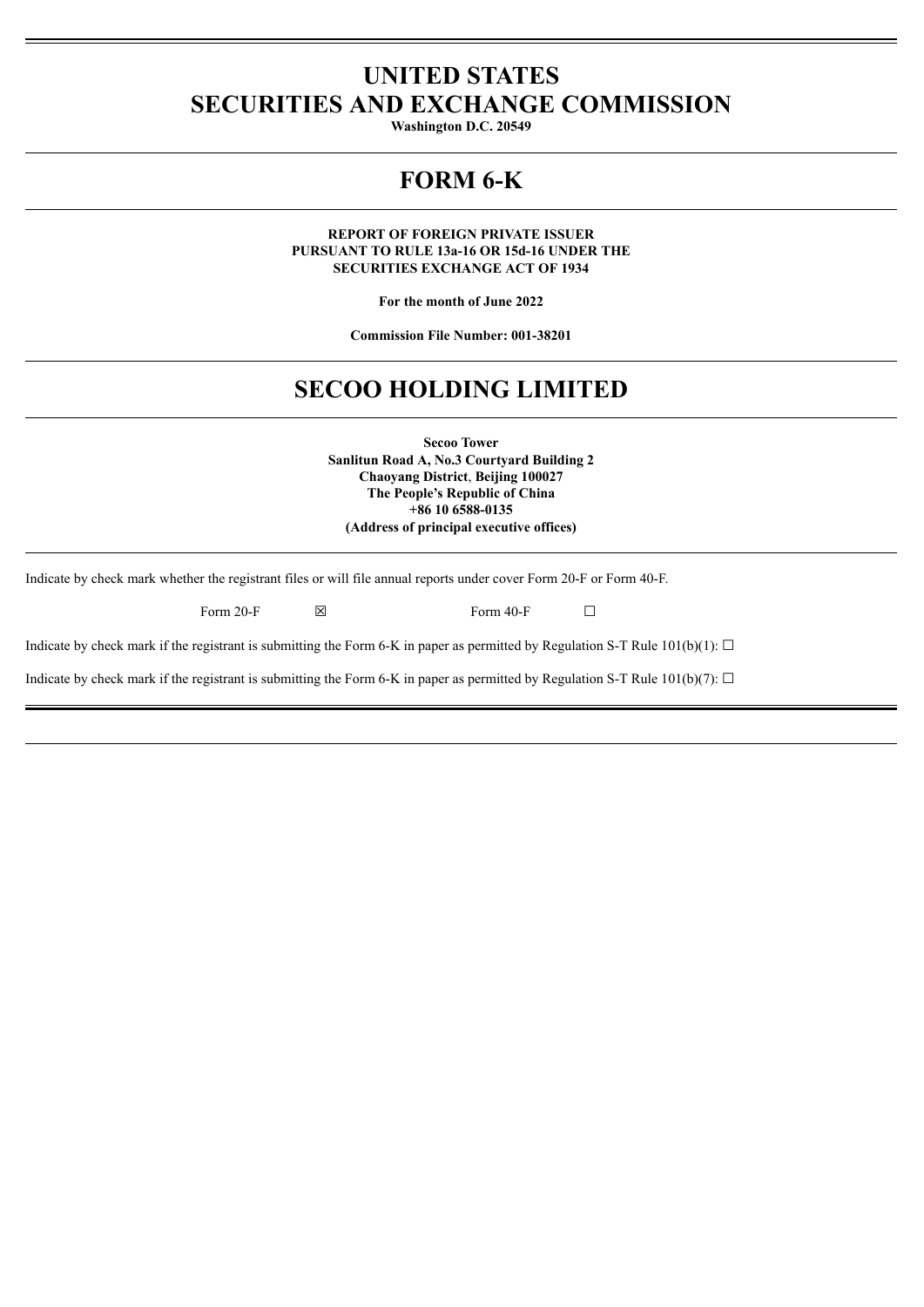## **EXHIBIT INDEX**

Exhibit 99.1 – Press [Release](#page-3-0)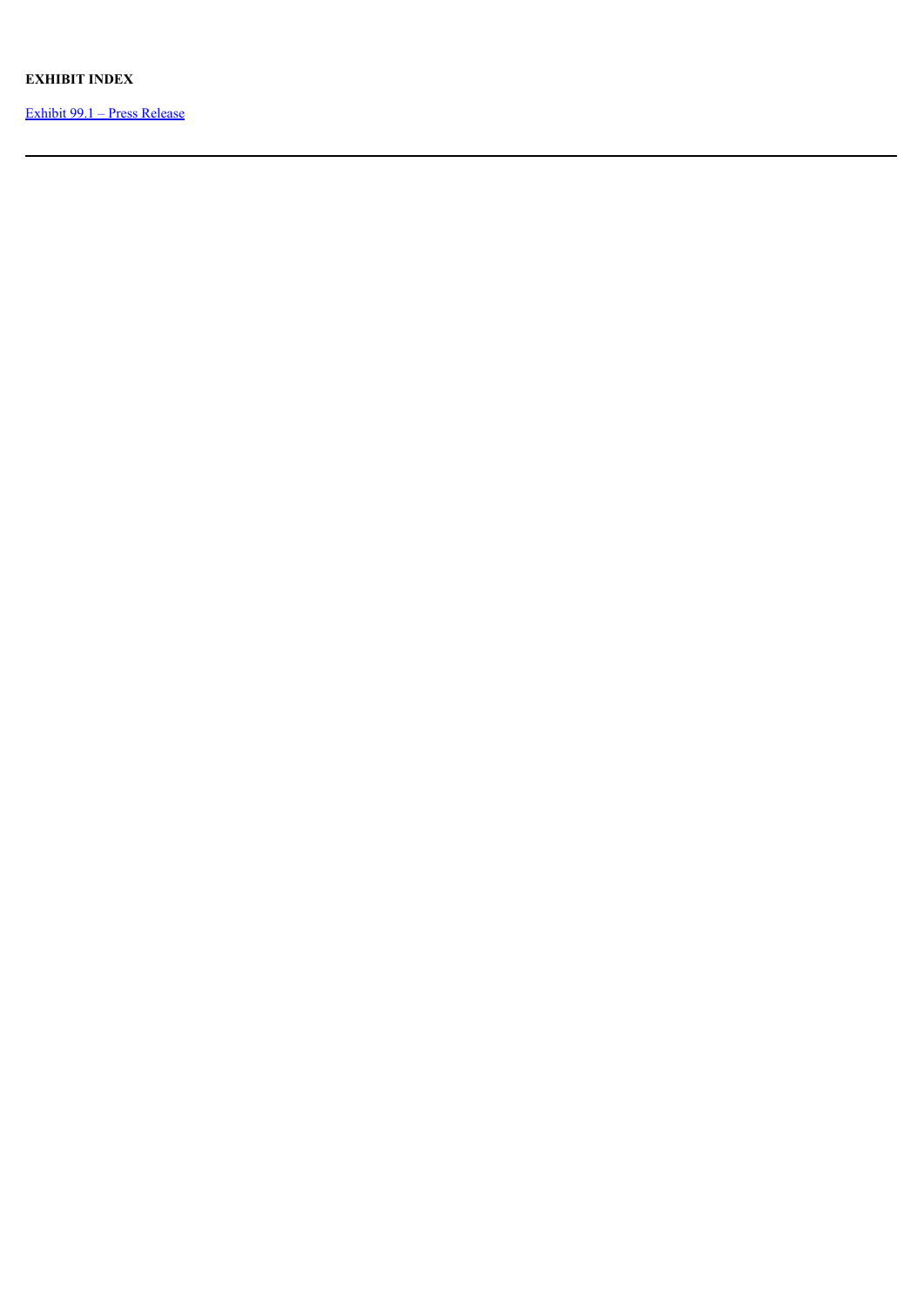## **SIGNATURE**

Pursuant to the requirements of the Securities Exchange Act of 1934, the registrant has duly caused this report to be signed on its behalf by the undersigned, thereunto duly authorized.

## **SECOO HOLDING LIMITED**

By: /s/ Richard Rixue Li

Name: Richard Rixue Li Title: Director and Chief Executive Officer

Date: June 17, 2022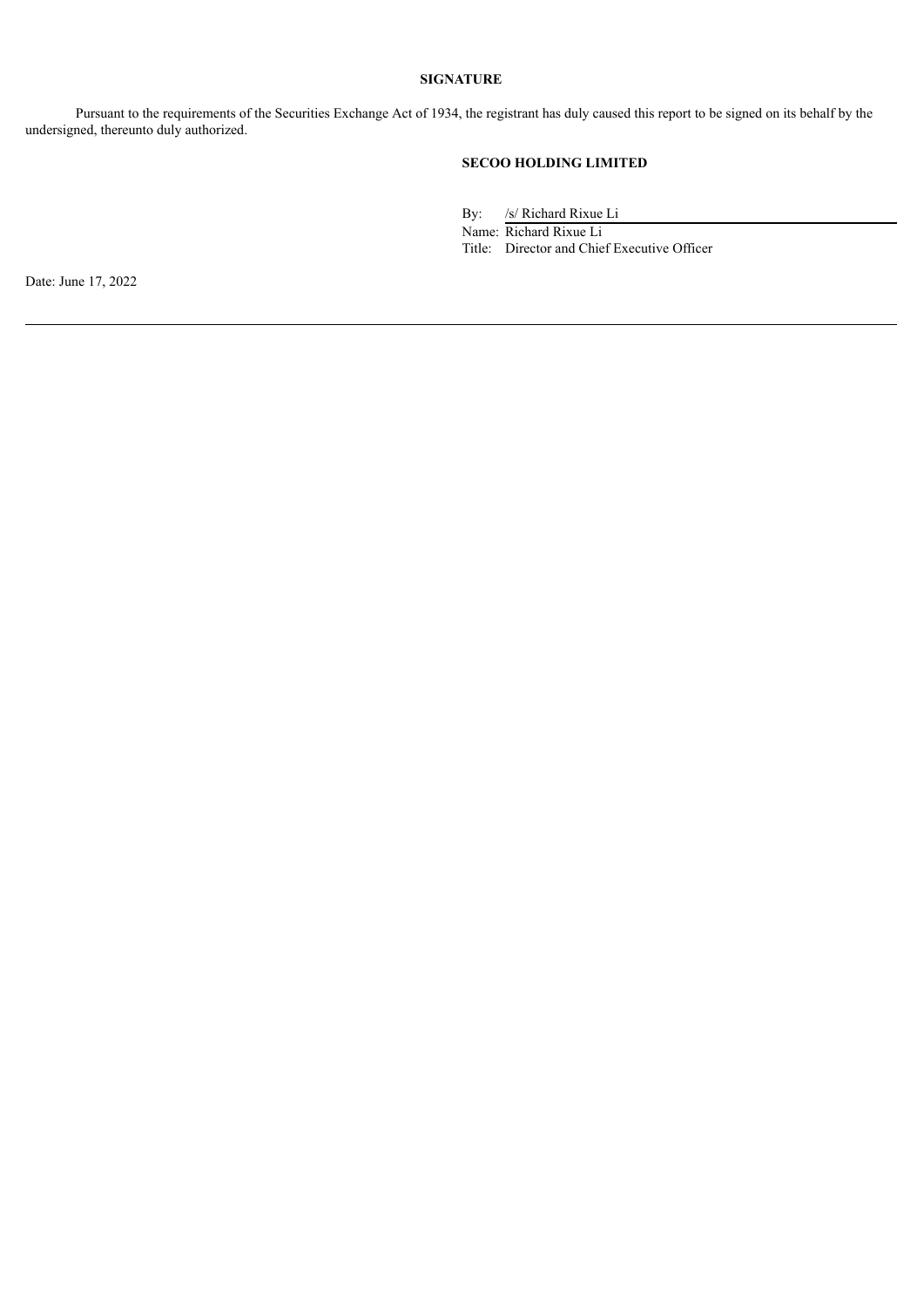#### **Secoo Receives Approval to Transfer to Nasdaq Capital Market**

<span id="page-3-0"></span>BEIJING, June 17, 2022 -- **Secoo Holding Limited** ("Secoo" or the "Company") (NASDAQ: SECO), Asia's leading online integrated upscale products and services platform, today announced that on June 16, 2022, the Listing Qualifications department of the Nasdaq Stock Market LLC ("Nasdaq") approved the Company's request to transfer the listing of the Company's American Depositary Shares (the "ADSs") from the Nasdaq Global Market to the Nasdaq Capital Market. The transfer is expected to take effect at the opening of business on June 17, 2022. The transfer of the Company's listing to the Nasdaq Capital Market is not expected to have any impact on trading in the Company's ADSs. The Company's ADSs will continue to trade uninterruptedly under the symbol "SECO." The Nasdaq Capital Market operates in substantially the same manner as the Nasdaq Global Market, and companies on the Nasdaq Capital Market must meet certain financial and corporate governance requirements to qualify for continued listing.

As previously disclosed, on December 17, 2021, the Company received a letter from Nasdaq indicating that the Company was not in compliance with Nasdaq Listing Rule 5450(a)(1), as the closing bid price of the ADSs had been below US\$1.00 per ADS for the previous 30 consecutive business days. The Company was given a period of 180 calendar days, or until June 15, 2022, to regain compliance with the minimum bid price requirement. In response, the Company submitted an application to transfer the listing of its ADSs from the Nasdaq Global Market to the Nasdaq Capital Market.

As a result of the transfer to the Nasdaq Capital Market, Nasdaq granted the Company a second period of 180 calendar days, or until December 12, 2022, to regain compliance with the minimum bid price requirement for continued listing. To regain compliance, the closing bid price of the Company's ADSs must meet or exceed US\$1.00 per ADS for a minimum of 10 consecutive business days on or prior to December 12, 2022. Nasdaq's determination to grant the additional 180-day compliance period was in part based on the Company meeting the continued listing requirements of the Nasdaq Capital Market with the exception of the bid price requirement, and the Company having provided written notice of its intention to cure the deficiency during the additional compliance period, including effecting a reverse stock split or ADS-to-Class A ordinary share ratio if necessary.

The Company intends to continue to actively monitor the minimum bid price requirement and, as appropriate, will consider available options to resolve any deficiencies and regain compliance.

### **About Secoo Holding Limited**

Secoo Holding Limited ("Secoo") is Asia's leading online integrated upscale products and services platform. Secoo provides customers a wide selection of authentic upscale products and lifestyle services on the Company's integrated online and offline shopping platform which consists of the Secoo.com website, mobile applications and offline experience centers, offering over 420,000 SKUs, covering over 3,800 global and domestic brands. Supported by the Company's proprietary database of upscale products, authentication procedures and brand cooperation, Secoo is able to ensure the authenticity and quality of every product offered on its platform.

For more information, please visit http://ir.secoo.com.